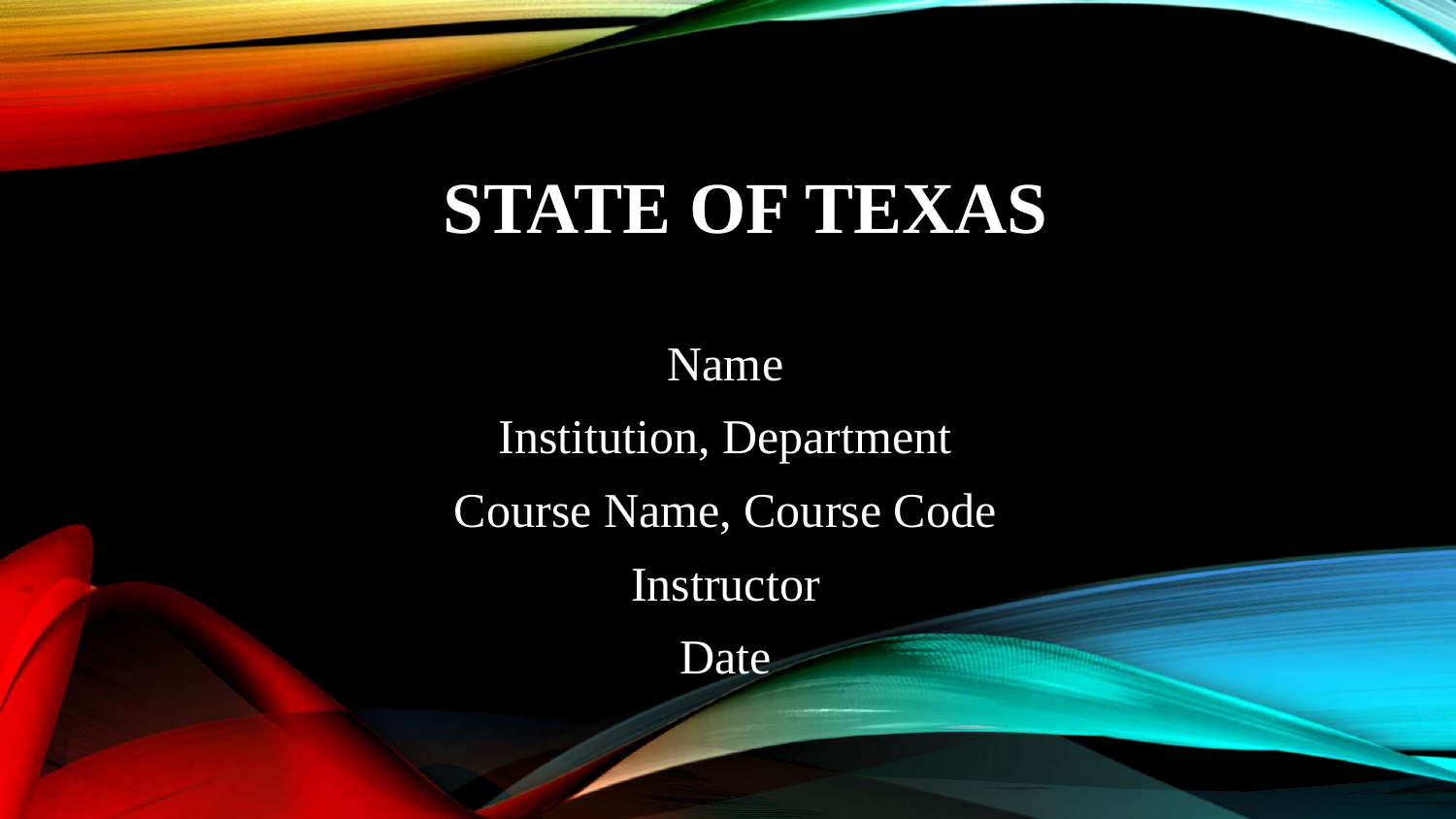# OVERVIEW

- Political party structure.
- Types of primaries
- State party organizations.
- Campaign methods.
- Apportioning and districting information
- Governmental structure.
- Party issues.

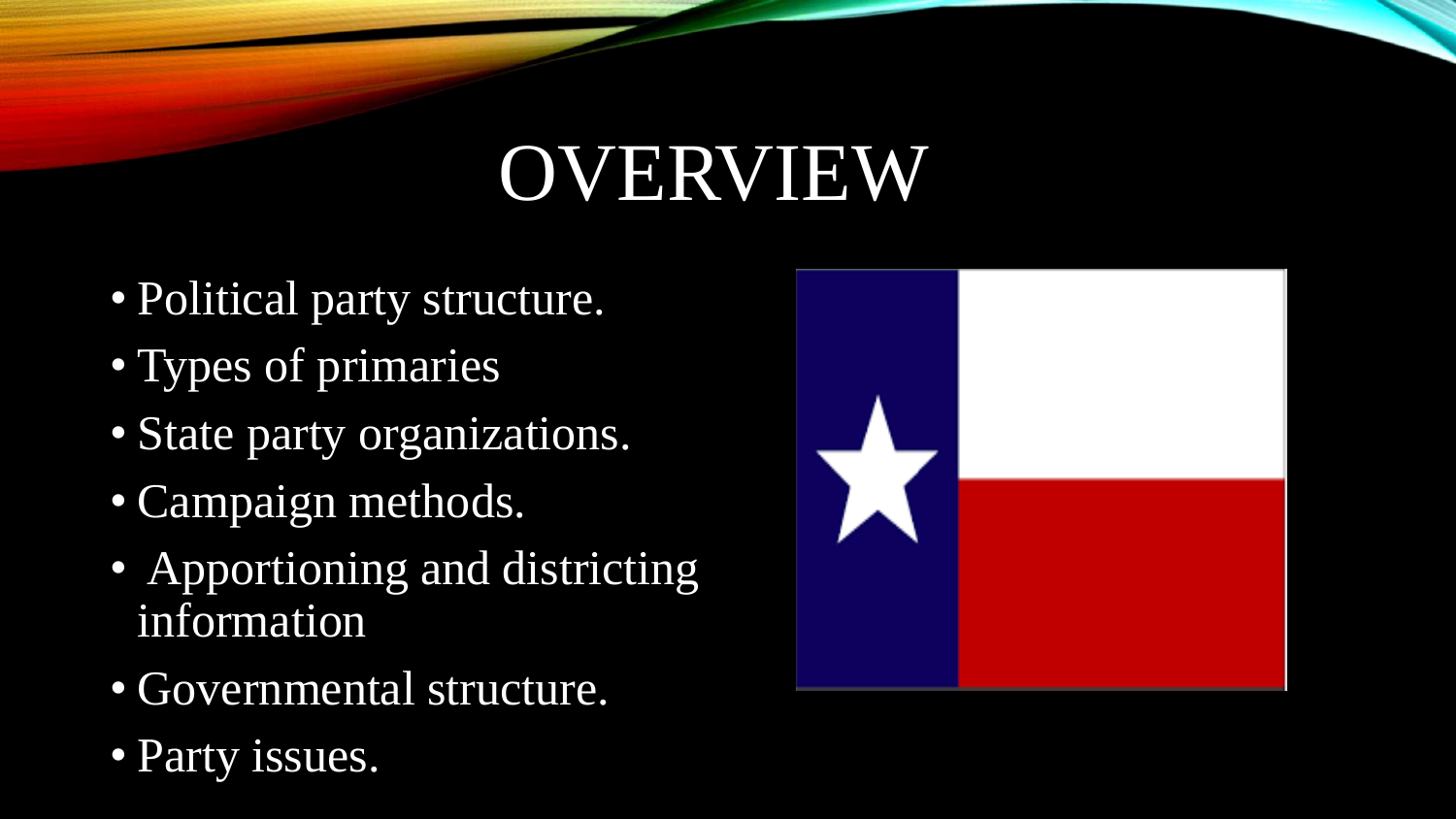# **PARTY**



- **STRUCTURE** Political party structure consists of: 34% Democratic, 33% Republican, and
	- 33% independents.
	- Texas was a Democratic state until 1952.
	- Texas Republicans presently control all substantial state-wide judicial and executive positions, and a significant majority in the legislature.
	- Party does have influence in Austin, Houston, and San Antonio.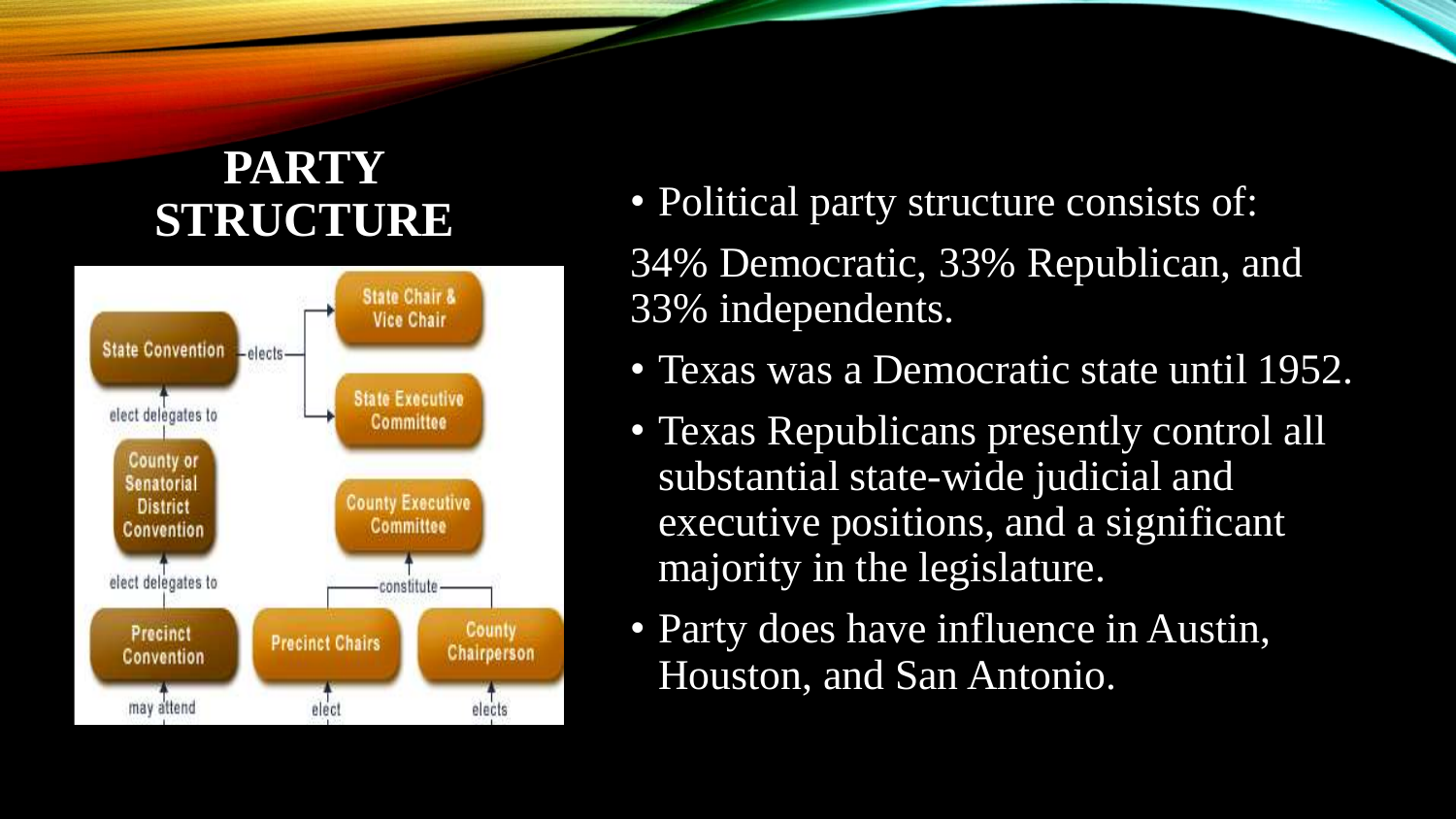#### **TYPES OF PRIMARIES**

- Texas uses an open primary system.
- In Texas, primary election winners are decided by a majority of votes.
- Party primaries can be conducted in certain forms.
- They include partisan primary and non-partisan primaries.
- The participation terms differ by authority, political party, and the position.

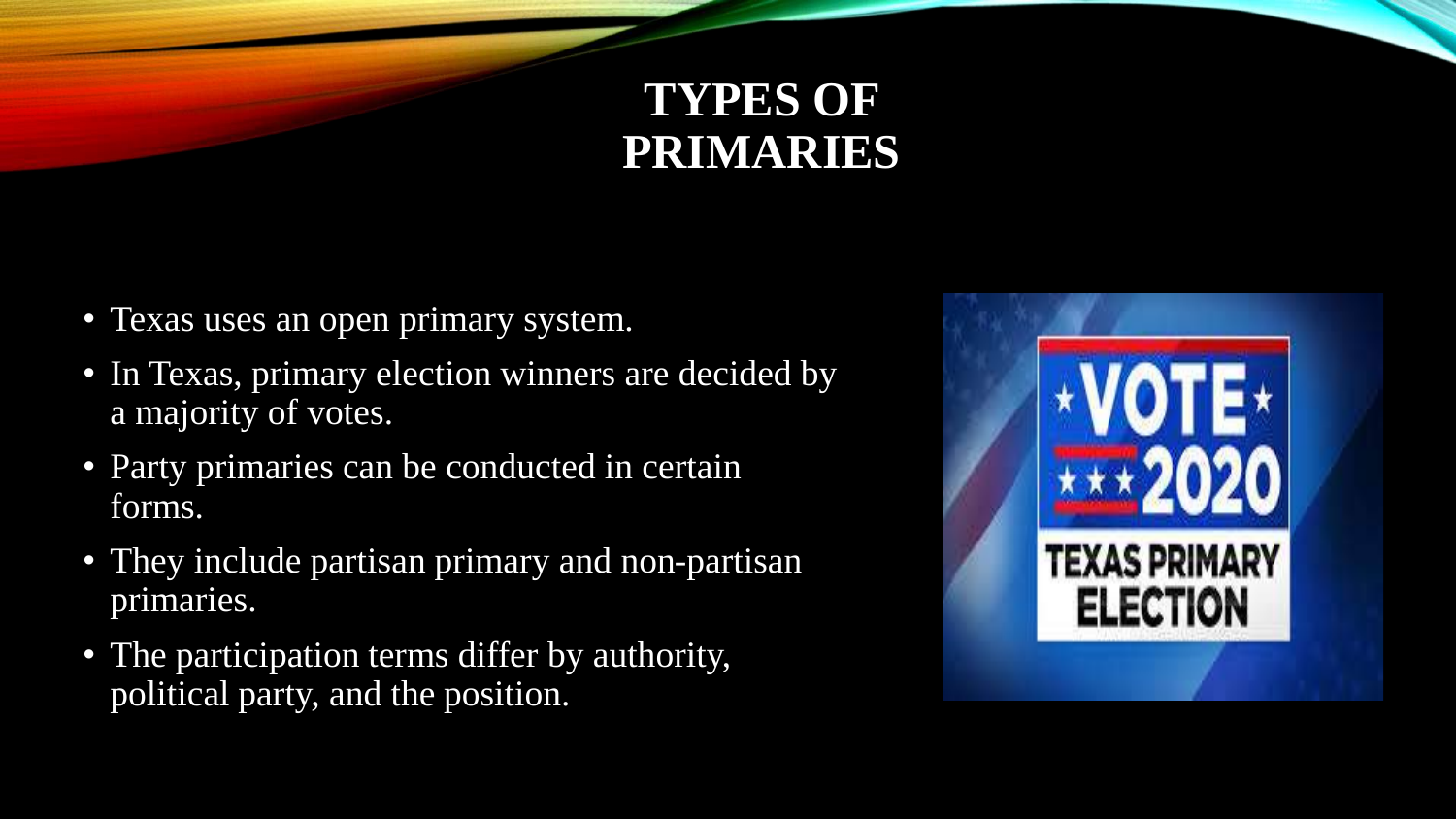#### **STATE PARTY ORGANIZATIONS**



- Texas is organized at the precinct, county, and state levels.
- The precinct chair oversees the precinct convention.
- The county executive committee is tasked with organizing the county's primaries.
- The county chair is voted in during the party's primary election and functions as the chairman of the county executive committee.
- State Chair and Vice Chair : The top two statelevel leaders in the party.
- State Executive Committee: The committee in charge of guiding a party's undertakings within the state.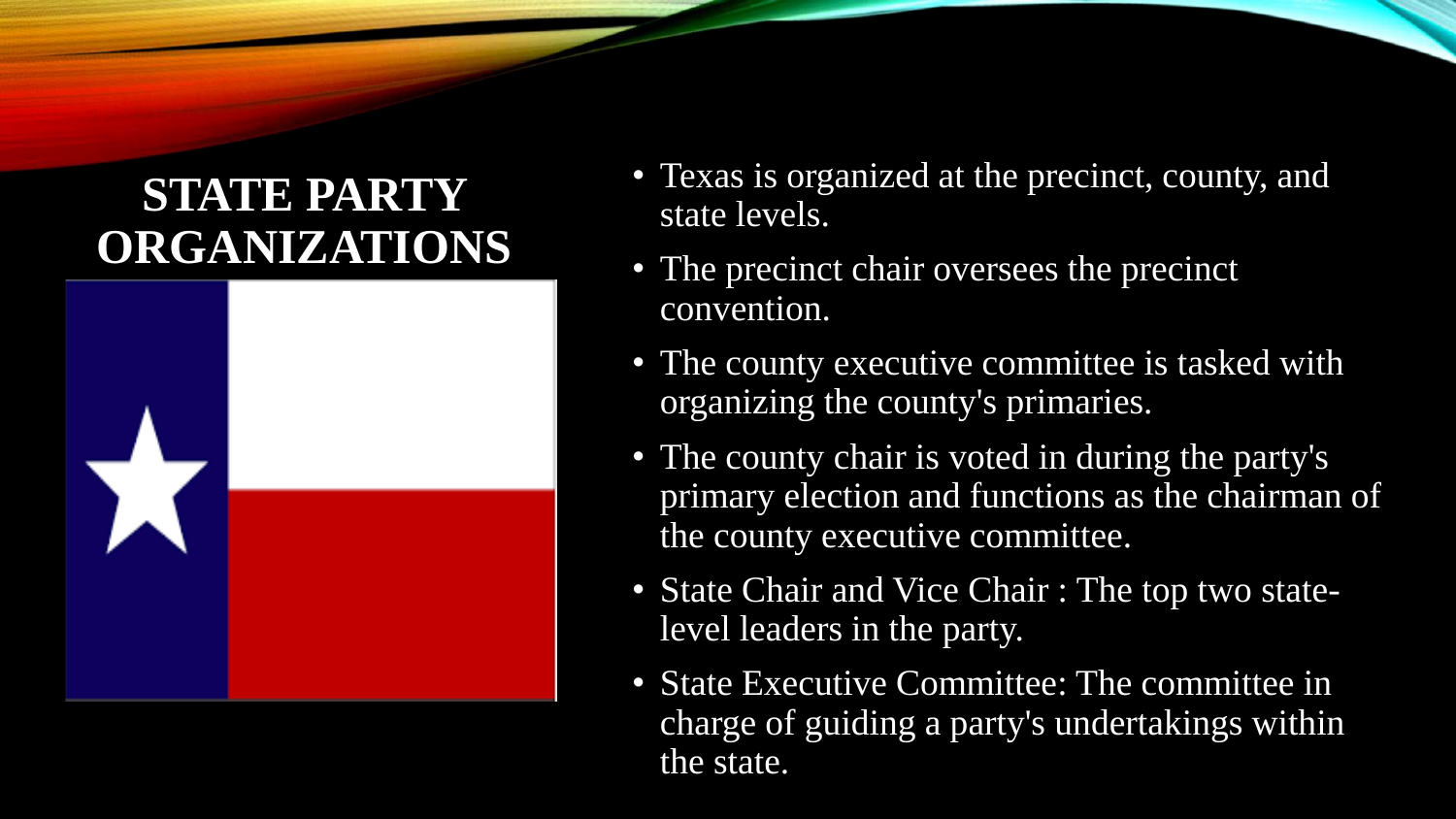#### **TEXAS CAMPAIGN METHODS**



- Campaigns are created for candidates in order to gain support in order to win primaries and general elections.
- Texas Ethics Commission approves a campaign treasurer before a candidate seeks office.
- Candidates have to report any donations.
- Candidates in Texas take initiative once it comes to campaign planning.
- Using Television and newspaper advertisements becomes valuable to campaigns.
- Newspapers are considered key campaign resource by reporting on campaigns, elections and other local races.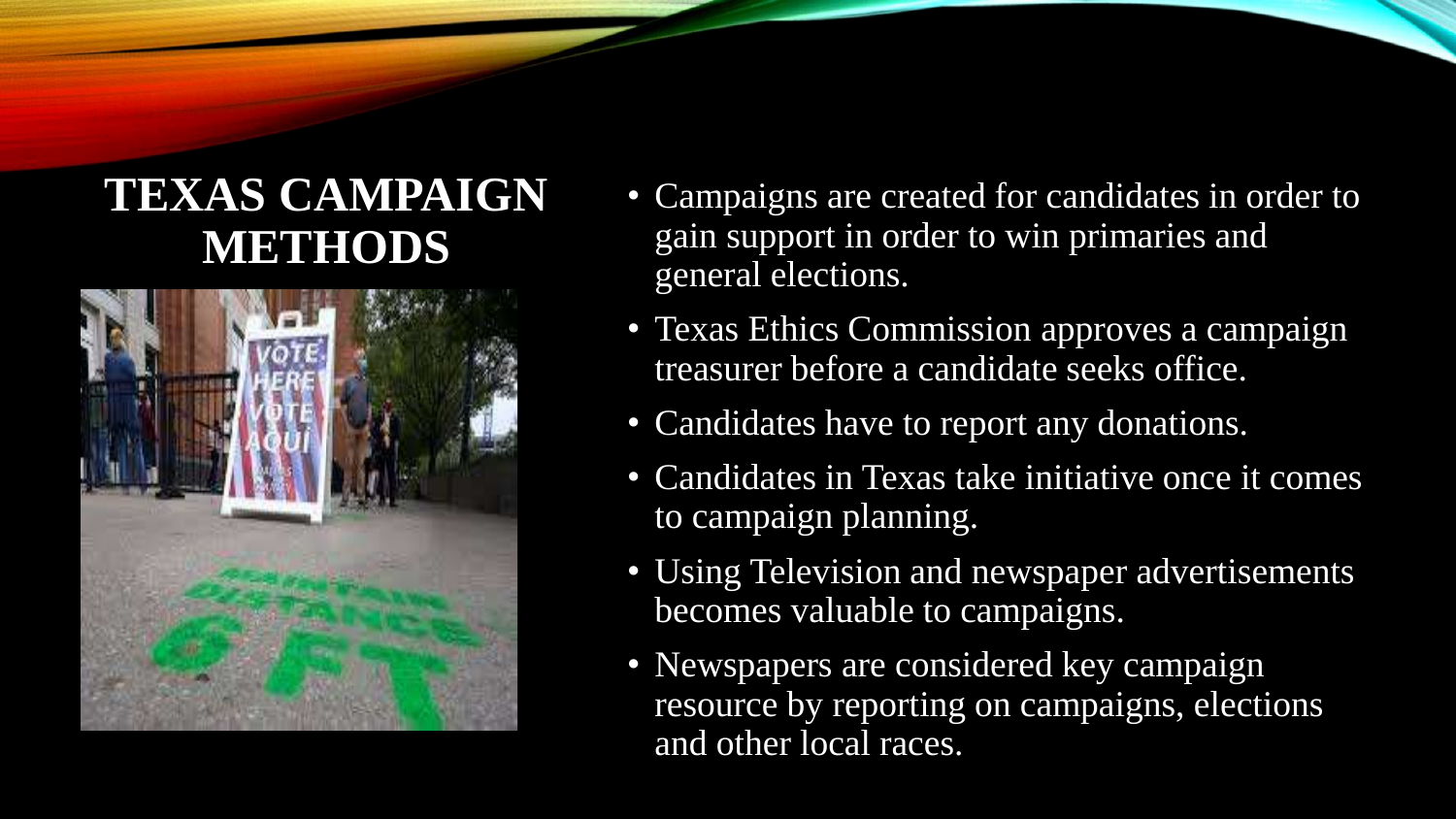#### **TEXAS GOVERNMENT STRUCTURE**

- Texas state government is split into administrative, law-making and justice branches.
- Chief executive is the governor, ruling for a four year term.
- Lieutenant governor, attorney general, comptroller of public accounts, commissioner of the General Land Office and commissioner of agriculture are among other officials in the state.
- Each govern for a four year term.

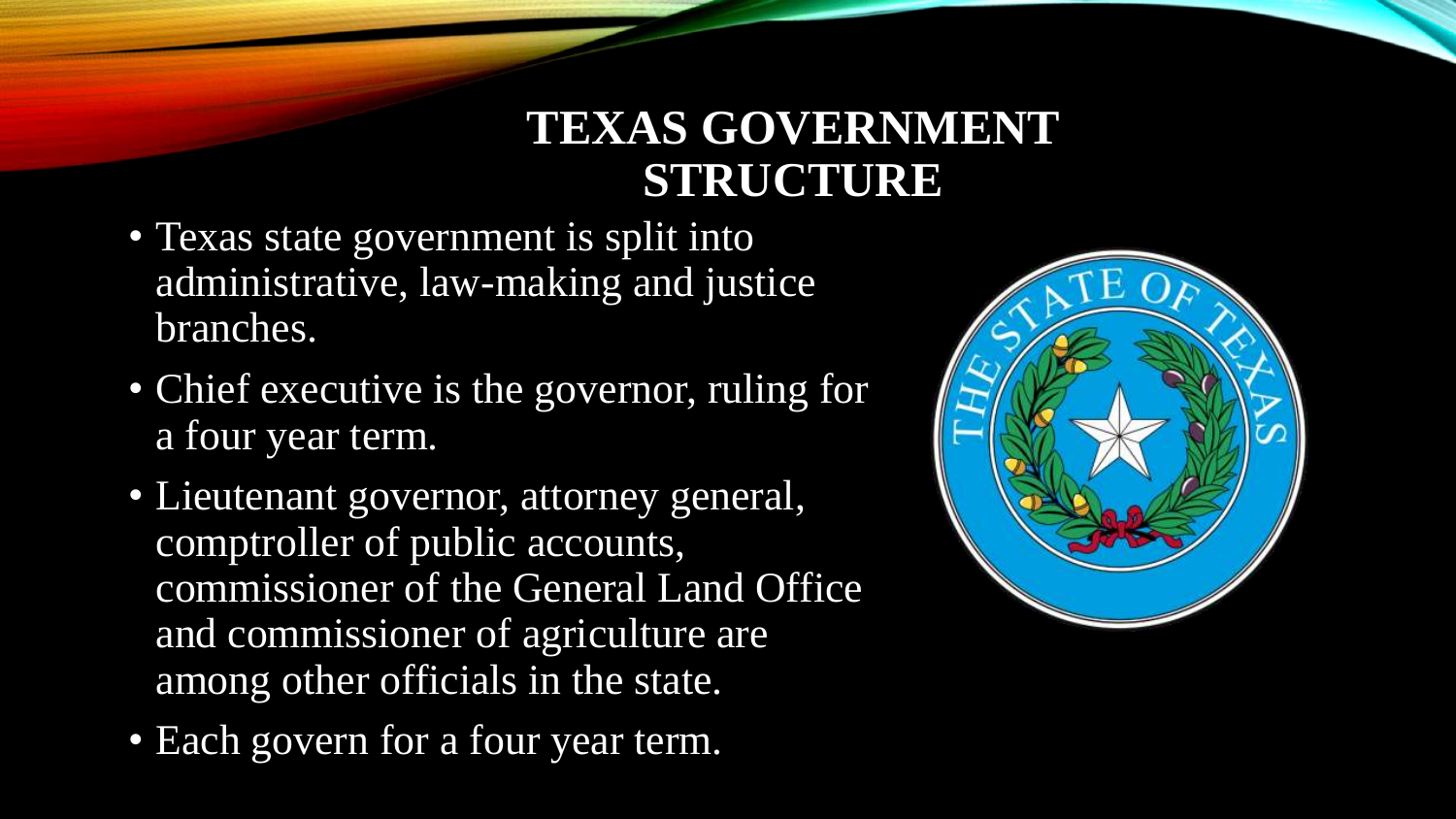## **GOVERNMENT STRUCTURE**

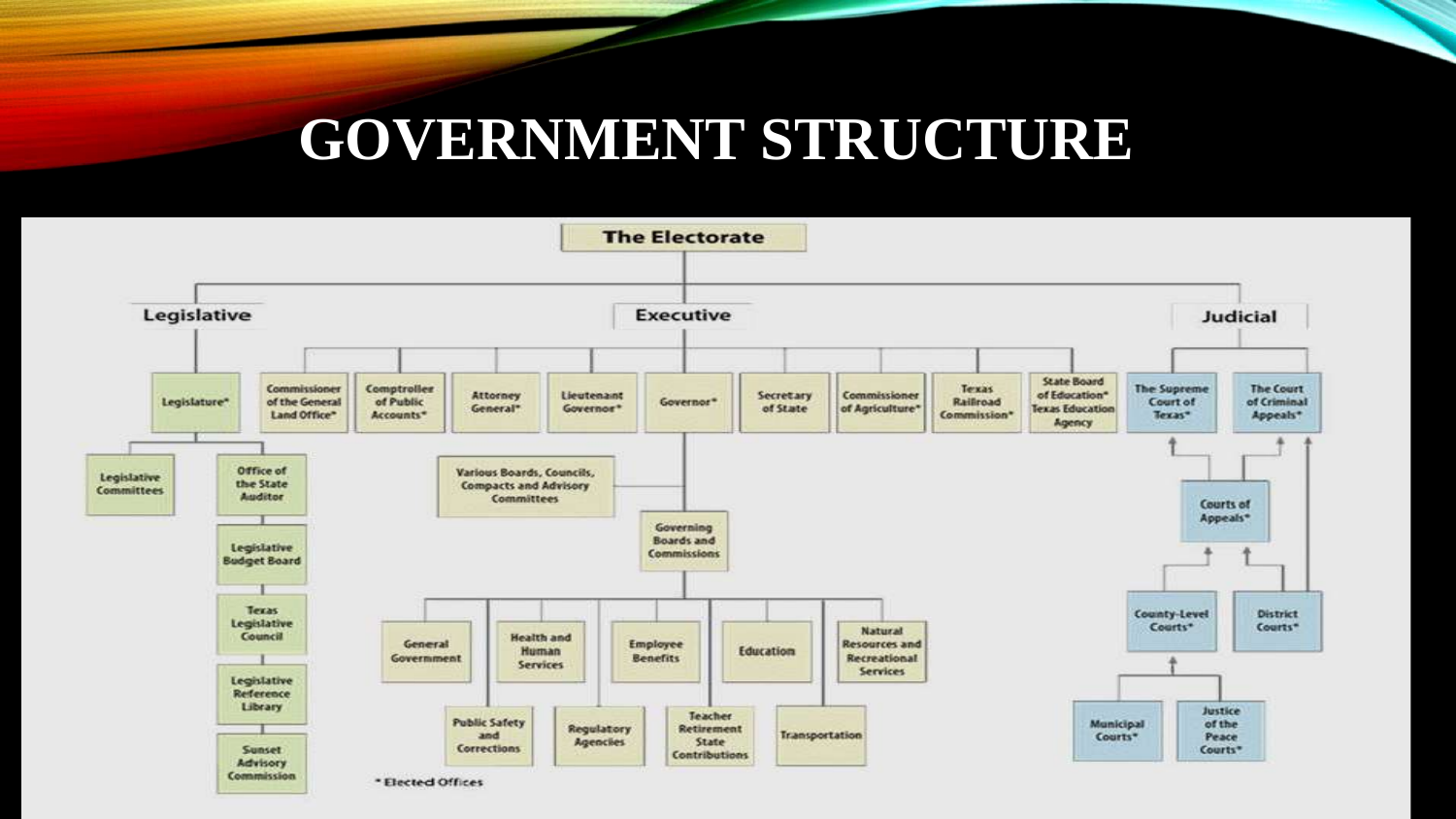#### **APPORTIONING AND DISTRICTING INFORMATION**



- Following the 2010 United States Census, Texas was apportioned 36 congressional seats.
- 36 United States Representatives drawn from the state of Texas and 181 state legislators are chosen from political sections identified as districts.
- Redistricting involves the process of redrawing election districts and redistributing legislative agents in the Texas House, Texas Senate and house reps.
- Reapportionment occurs every ten years.
- To ascertain the number of seats each state would obtain, depending on shift in population.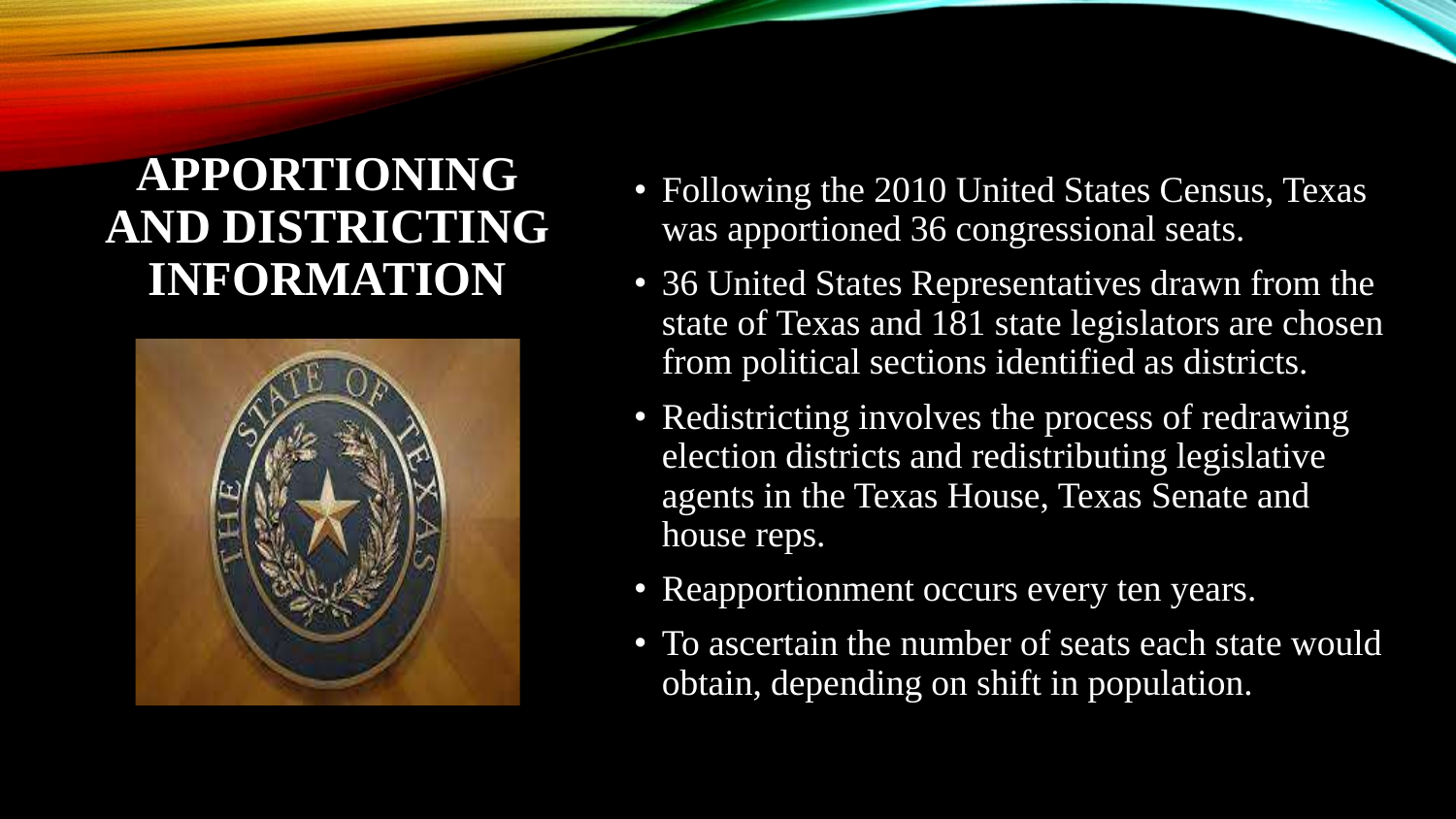#### **TEXAS LEGISLATIVE INSTITUTIONALIZATION** • The Texas legislature is considered as bicameral.



- 
- A single-member district is represented by each of the 150 House members and 31 Senate members.
- Approximately 81% of the Texas State House of Representatives are men.
- About 74% of the Texas State Senate are men.
- In total, virtually 80% of the overall Texas State Legislature membership is male.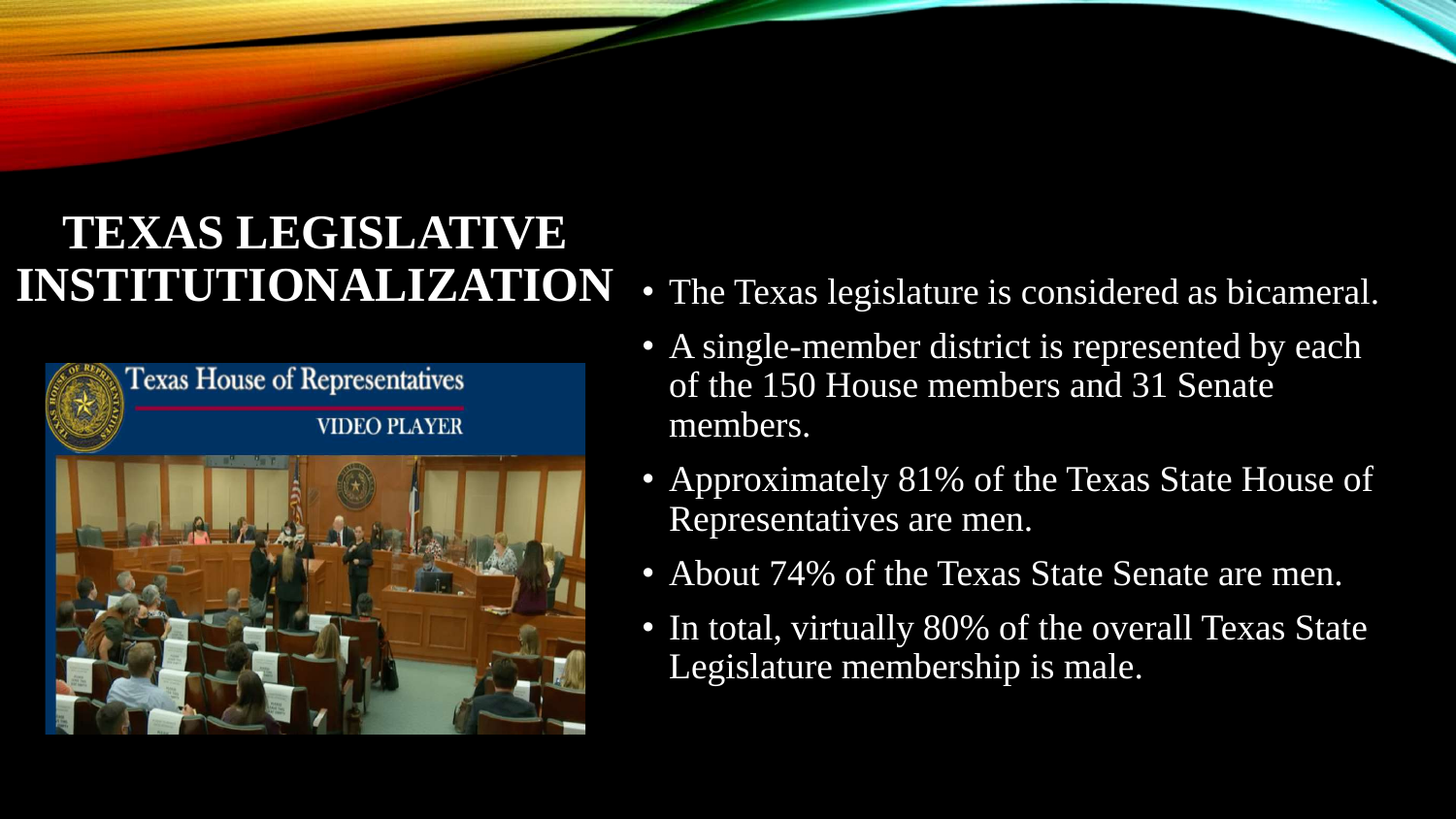#### **TEXAS PARTY ISSUES**



- Much of the attention in the gubernatorial race was focused on sanctuary cities and economic issues.
- In 2014, the candidates battled over issues such as education, equal pay, gun ownership, and immigration.
- Many statewide candidates have failed to underscore statewide concerns.
- Instead concentrated on dissatisfaction with national candidates.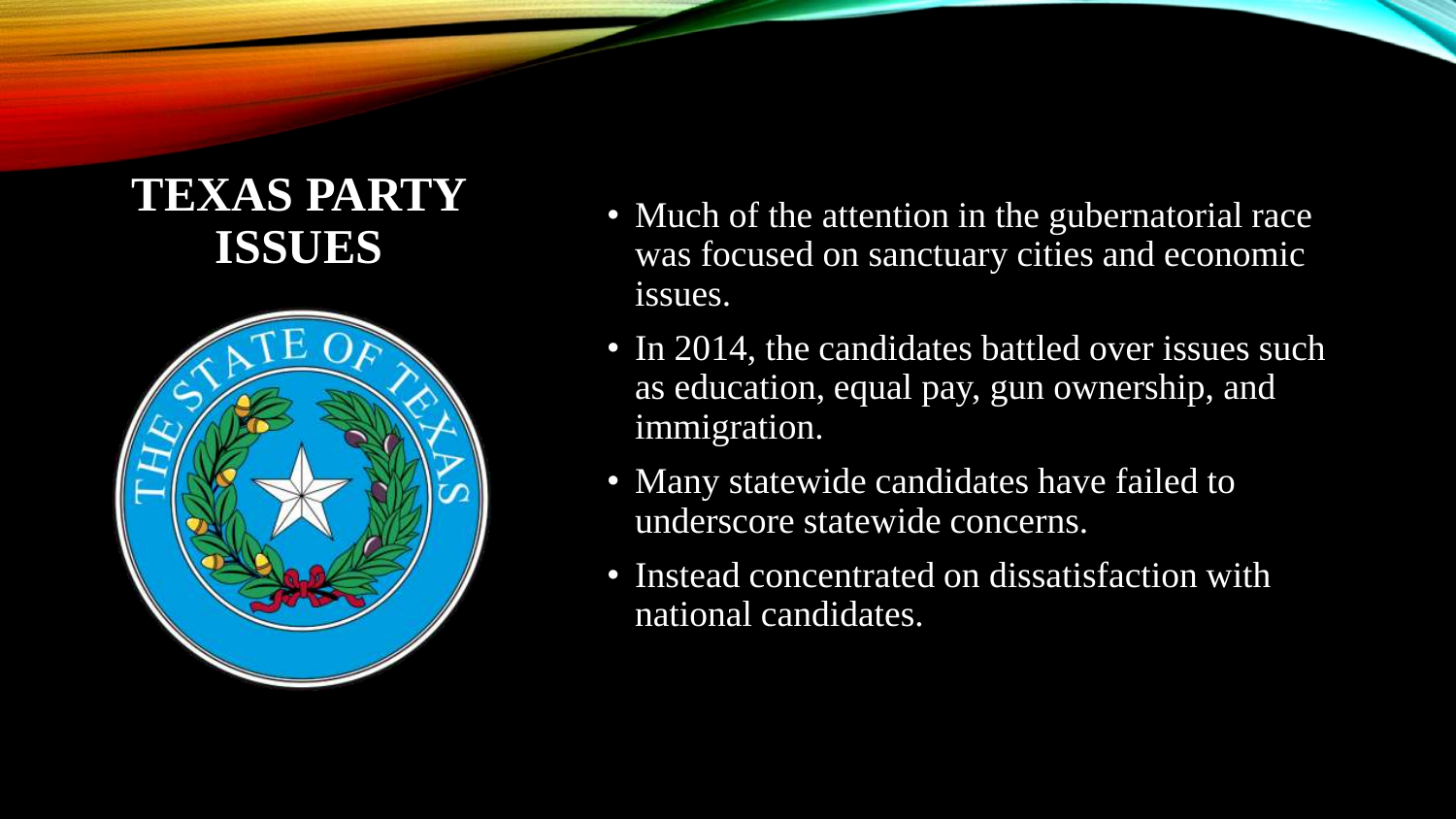### **IMPORTANT ISSUE FACING TEXAS**

#### **MOST IMPORTANT ISSUE FACING TEXAS (APRIL 2021)**

#### MOST IMPORTANT ISSUE FACING TEXAS (APRIL 2021)

TABLE | SHARE | MORE

The Margin of Error for this Graphic is +/- 2.89%